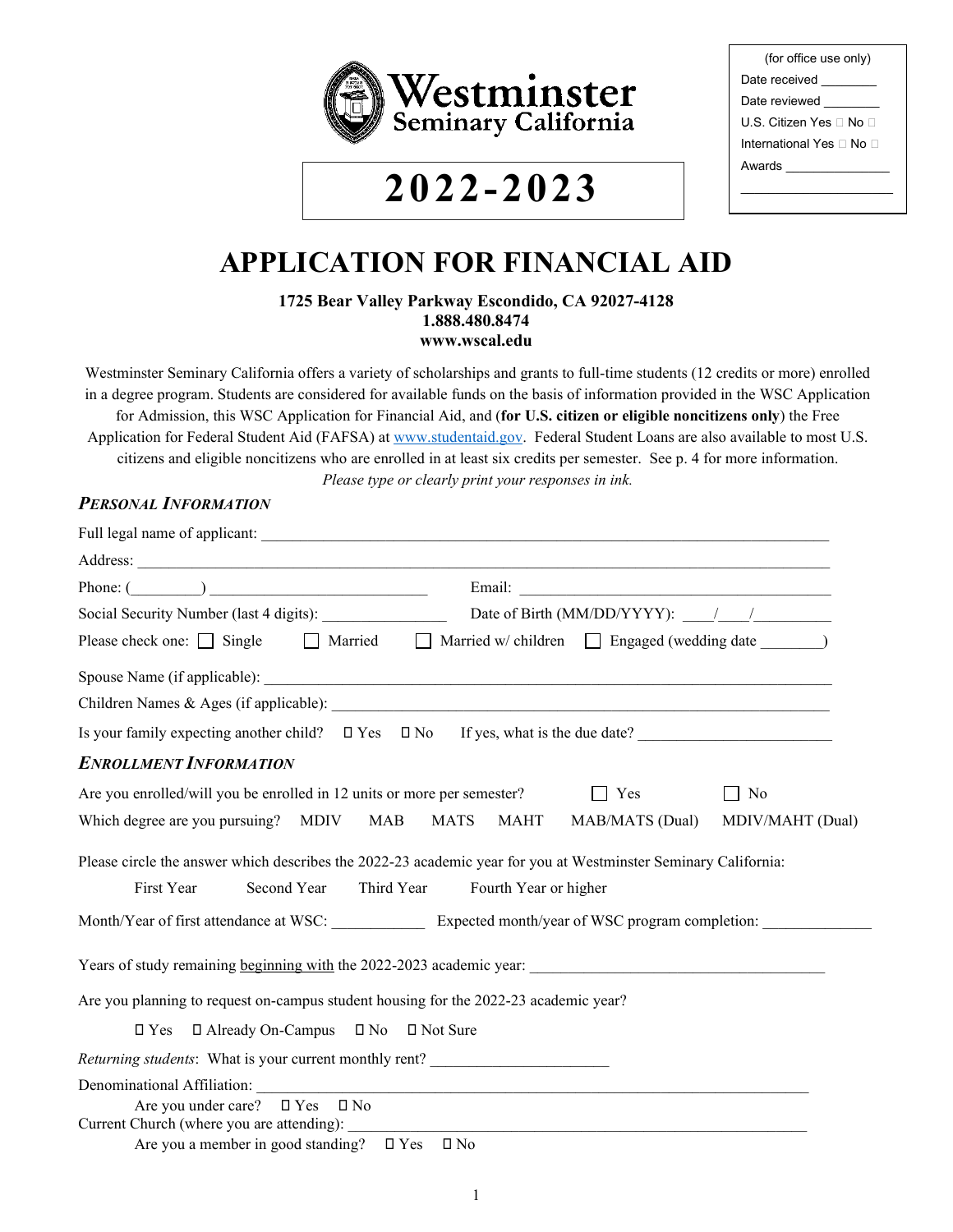#### *CITIZENSHIP INFORMATION*

| Are you a U. S. citizen or eligible noncitizen? $\square$ Yes $\square$ No                                                                    |  |  |           |                                                                                                                                                                                    |
|-----------------------------------------------------------------------------------------------------------------------------------------------|--|--|-----------|------------------------------------------------------------------------------------------------------------------------------------------------------------------------------------|
| If yes, skip to the next section (Debt Information). If no, please answer the following questions:                                            |  |  |           |                                                                                                                                                                                    |
|                                                                                                                                               |  |  |           |                                                                                                                                                                                    |
| <b>DEBT INFORMATION</b>                                                                                                                       |  |  |           |                                                                                                                                                                                    |
|                                                                                                                                               |  |  |           |                                                                                                                                                                                    |
|                                                                                                                                               |  |  |           |                                                                                                                                                                                    |
|                                                                                                                                               |  |  |           |                                                                                                                                                                                    |
| Do you expect to apply for a Federal Stafford Loan for the 2022-2023 academic year? $\Box$ Yes                                                |  |  |           | $\square$ No                                                                                                                                                                       |
| <b>ANTICIPATED FINANCIAL RESOURCES</b>                                                                                                        |  |  |           |                                                                                                                                                                                    |
| If you are a returning student, have you previously received financial aid from WSC? $\Box$ Yes                                               |  |  |           | $\square$ No                                                                                                                                                                       |
| Do you have savings set aside for your WSC education? $\square$ Yes                                                                           |  |  | $\Box$ No | If yes, how much do you have available for the 2022-2023 academic year? \$<br>(1)                                                                                                  |
| If yes, please estimate your anticipated annual earnings.                                                                                     |  |  |           | Do you or your spouse anticipate income from employment during the 2022-2023 academic year? $\square$ Yes<br>$\square$ No<br>Student: \$<br>Spouse: $\overline{\text{Total:}}$ (2) |
| scholarship, family/friend, or other third-party) for the 2022-2023 academic year? $\Box$ Yes<br>If yes, please list them in the table below. |  |  |           | Do you anticipate receiving financial support for tuition or living expenses from any outside source (church, external<br>$\square$ No                                             |
| Frequency of Support (e.g. one time,<br>Individual/Organization<br>Relationship<br>Annual Amount<br>monthly, each semester, annually, etc.)   |  |  |           |                                                                                                                                                                                    |
|                                                                                                                                               |  |  |           |                                                                                                                                                                                    |
|                                                                                                                                               |  |  |           |                                                                                                                                                                                    |

Is any of the above financial support restricted to tuition?  $\Box$  Yes  $\Box$  No If yes, please explain: \_\_\_\_\_\_\_\_\_\_\_\_\_\_\_\_\_\_\_\_\_\_\_\_\_\_\_\_\_\_\_\_\_\_\_\_\_\_\_\_\_\_\_\_\_\_\_\_\_\_\_\_\_\_\_\_\_\_\_\_\_\_\_\_\_\_\_\_\_\_\_\_\_

Is any of the above financial support restricted to living expenses?  $\square$  Yes  $\square$  No If yes, please explain:  $\Box$ 

 **Total anticipated outside financial support for the 2022-2023 academic year: \$\_\_\_\_\_\_\_\_\_\_\_\_\_\_\_\_\_\_\_\_ (3)**

Are you a Veteran of the U.S. Military?  $\Box$  Yes  $\Box$  No

| If yes, do you expect to receive Veteran's Educational Benefits while at WSC? $\Box$ Yes $\Box$ No |  |     |  |  |
|----------------------------------------------------------------------------------------------------|--|-----|--|--|
| If yes, which program?                                                                             |  |     |  |  |
| Have you contacted the VA to establish your educational benefits? $\square$ Yes $\square$ No       |  |     |  |  |
| Total anticipated amount for the 2022-2023 academic year: \$                                       |  | (4) |  |  |

*Please add items 1-4 above and list the total amount below.*

**Total estimated financial resources for the 2022-2023 academic year:**

 $\mathbf S$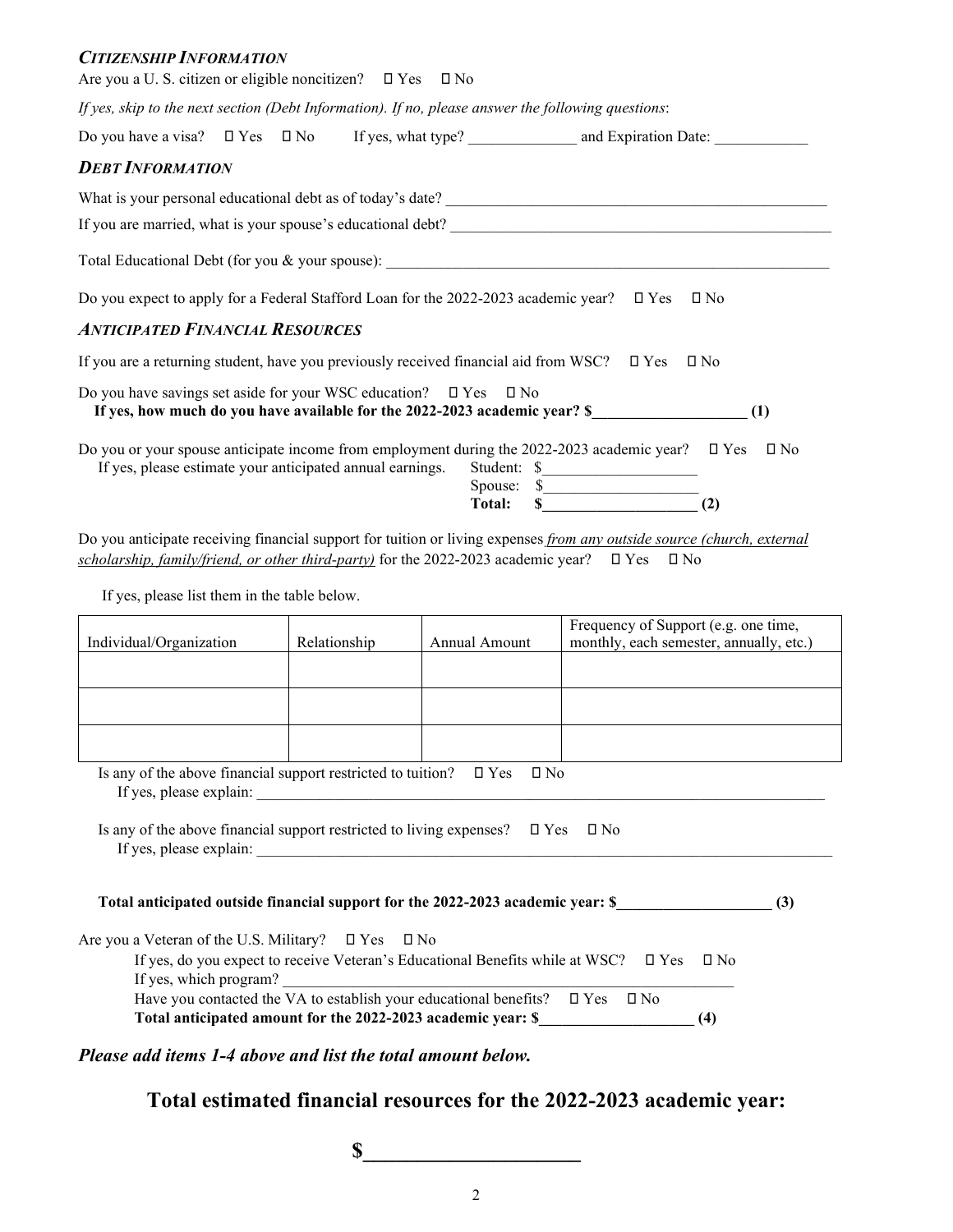# *ESTIMATED COST OF ATTENDANCE for 2022-2023 (Sample 12-month budget)*

#### **Tuition/Fee Expenses:**

| Program/Track                                      | <b>Average Annual Load</b>         | <b>Annual Tuition</b> | Annual Fees* | <b>Total Tuition &amp; Fees</b> |
|----------------------------------------------------|------------------------------------|-----------------------|--------------|---------------------------------|
| M.Div. $(3 \text{ yr.})$ or M.A. $(2 \text{ yr.})$ | 35 credits $(a)$ \$520 / credit    | \$18,200              | \$200        | \$18,400                        |
| M.Div. $(4 \text{ yr.})$                           | 28 credits $(a)$ \$520 / credit    | \$14.560              | \$200        | \$14,760                        |
| Extended program (full time)                       | 24 credits $\omega$ \$520 / credit | \$12,480              | \$200        | \$12,680                        |

\*Does not include a one-time Field Education Fee (\$1,560) for all first-year M.Div. students that is billed in the spring semester of the student's first full year of study. If you will be a first-year M.Div. student completing your first full year of study in the Spring 2023 semester, please include this amount in your calculations below.

#### **Housing Expenses:**

| <b>On-Campus Housing Options**</b>   | Rent          | <b>Utilities</b> | <b>Monthly Cost</b> | <b>Annual Housing Cost</b> |
|--------------------------------------|---------------|------------------|---------------------|----------------------------|
| Single Shared Bedroom                |               |                  |                     |                            |
| (Shared room in 2 or 3BR Apt.)       | \$325         | \$55             | \$380               | \$4,560                    |
| Single Shared Apartment              |               |                  |                     |                            |
| (Private room in 2 or 3BR Apt.)      | \$550         | \$65             | \$615               | \$7,380                    |
| <b>1BR</b> Apartment                 | \$850         | \$100            | \$950               | \$11,400                   |
| 2BR Apartment                        | \$1,075       | \$120            | \$1,195             | \$14,340                   |
| 3BR Apartment                        | \$1,275       | \$140            | \$1,415             | \$16,980                   |
| <b>Off-Campus Housing Options***</b> |               |                  |                     |                            |
| Off Campus Single Bedroom            | \$450-600     | $$0-100$         | \$450-700           | \$5,400-8,400              |
| Off Campus Apartment                 | \$1,500-2,000 | \$100-200        | $$1,700-2,200$      | \$20,400-26,400            |

\*\*Selected on-campus housing options are not guaranteed. Students who wish to request on-campus housing must complete the WSC Village [Housing Application](https://wscvillage.managebuilding.com/Resident/apps/rentalapp/) to be considered. Housing rates are subject to change on an annual basis.

\*\*\*These are estimated ranges based on information provided by current WSC students. If necessary, it is the responsibility of the student to secure off-campus housing and WSC cannot guarantee the availability of housing options in these price ranges.

#### **Estimated Total Expenses (12-month Budget):\*\*\*\***

| <b>Expense Categories</b> | Single<br>(Average Range) | Married<br>(Average Range) | Married<br>w/Children<br>(Average Range) | <b>Your Estimated Expenses</b> |
|---------------------------|---------------------------|----------------------------|------------------------------------------|--------------------------------|
| Tuition & Fees            | Enter Amount from above   |                            |                                          |                                |
| Housing & Utilities       | Enter Amount from above   |                            |                                          |                                |
| Books & Supplies          | \$750-\$950               | \$750-\$950                | \$750-\$950                              |                                |
| Food                      | \$2,400-\$3,900           | \$4,000-\$6,500            | \$4,500-\$8,200                          |                                |
| Personal expenses         | $$1,100-S3,100$           | \$2,200-\$5,500            | \$2,800-\$6,200                          |                                |
| Transportation            | \$1,200-\$1,700           | \$1,200-\$2,700            | \$1,200-\$3,200                          |                                |
| Health Insurance          | $0 - $1,500$              | 0-\$2,900                  | $0 - $4,000$                             |                                |
|                           |                           |                            |                                          | <b>Total:</b>                  |

\*\*\*\*The ranges above are based on local cost of living and information provided by WSC students. These are intended to serve as a guide as you plan your budget. *Actual costs may vary based on need and individual lifestyle, so you are encouraged to provide your own estimates in the right-hand column.*

Your total estimated expenses (from the table above):  $$$ 

Your estimated financial resources (from previous page): \$\_\_\_\_\_\_\_\_\_\_\_\_\_\_\_\_\_\_\_\_

**Based on your estimated expenses and your anticipated financial resources, please provide the amount you anticipate needing for the 2022-2023 academic year:**

 $\sim$